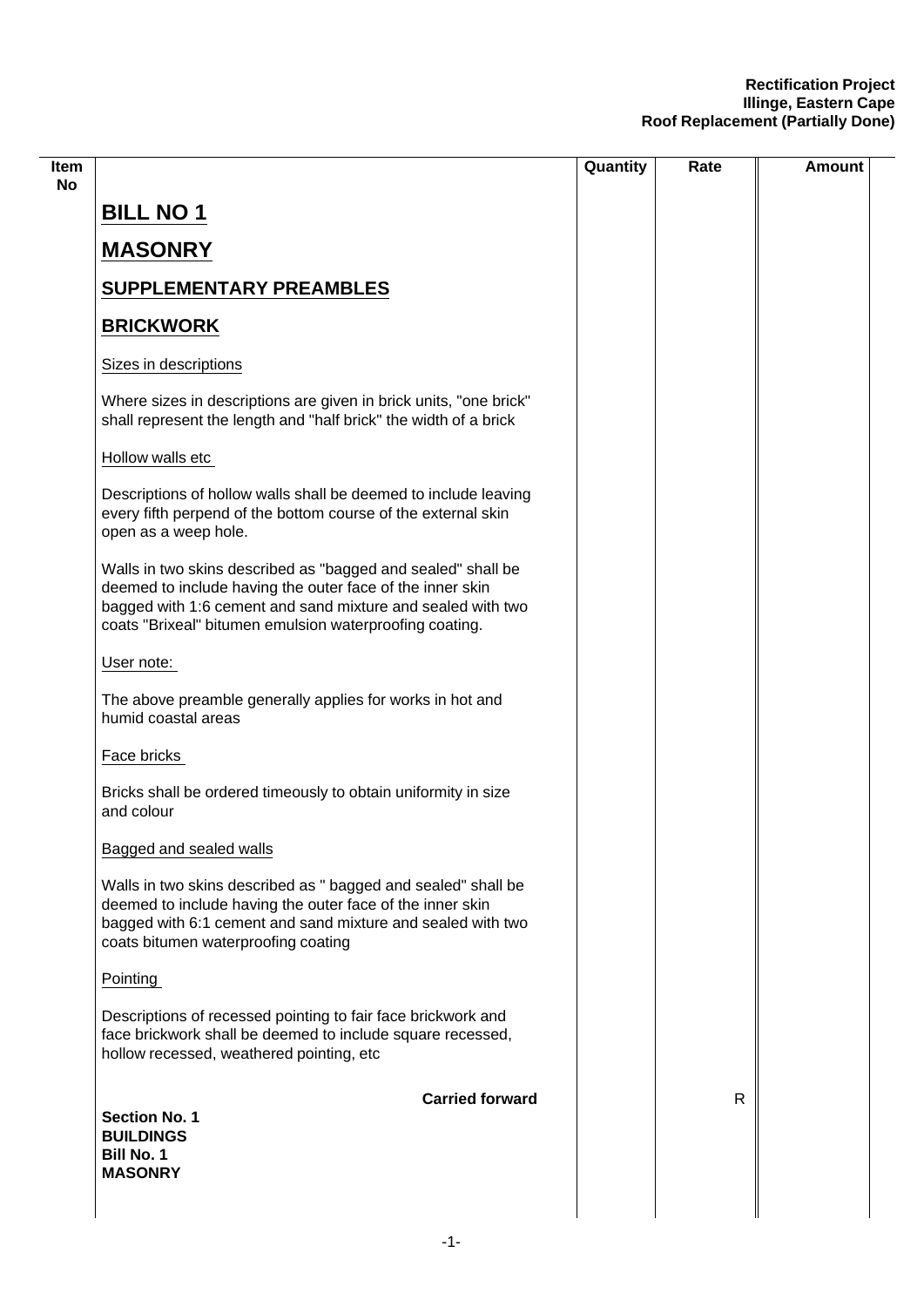|                           | <b>Brought forward</b>                                                                                                            |           |                         | $\mathsf{R}$ |  |
|---------------------------|-----------------------------------------------------------------------------------------------------------------------------------|-----------|-------------------------|--------------|--|
|                           | <b>SUPERSTRUCTURE</b>                                                                                                             |           |                         |              |  |
|                           | Brickwork of Diamond maxi bricks (14 MPa nominal<br>compressive strength) in class II mortar                                      |           |                         |              |  |
| $\mathbf{1}$              | 140mm brick walls                                                                                                                 | m2        | 14                      |              |  |
| $\boldsymbol{2}$          | 140mm brick walls in beamfilling                                                                                                  | m2        | $\overline{\mathbf{4}}$ |              |  |
|                           | Brickwork reinforcement                                                                                                           |           |                         |              |  |
| $\ensuremath{\mathsf{3}}$ | 75mm Wide reinforcement built in horizontally                                                                                     | ${\sf m}$ | 55                      |              |  |
|                           | Galvanised wire ties, etc                                                                                                         |           |                         |              |  |
| 4                         | 4mm diameter roof tie, 2m girth bend double with one end built<br>into brickwork and the other end fixed to timber                | No        | 14                      |              |  |
|                           |                                                                                                                                   |           |                         |              |  |
|                           |                                                                                                                                   |           |                         |              |  |
|                           |                                                                                                                                   |           |                         |              |  |
|                           |                                                                                                                                   |           |                         |              |  |
|                           |                                                                                                                                   |           |                         |              |  |
|                           |                                                                                                                                   |           |                         |              |  |
|                           |                                                                                                                                   |           |                         |              |  |
|                           |                                                                                                                                   |           |                         |              |  |
|                           |                                                                                                                                   |           |                         |              |  |
|                           |                                                                                                                                   |           |                         |              |  |
|                           |                                                                                                                                   |           |                         |              |  |
|                           |                                                                                                                                   |           |                         |              |  |
|                           |                                                                                                                                   |           |                         |              |  |
|                           |                                                                                                                                   |           |                         |              |  |
|                           | <b>Carried Forward to Sectional Summary: 1</b><br><b>Section No. 1</b><br><b>BUILDINGS</b><br><b>Bill No. 1</b><br><b>MASONRY</b> |           |                         | $\mathsf{R}$ |  |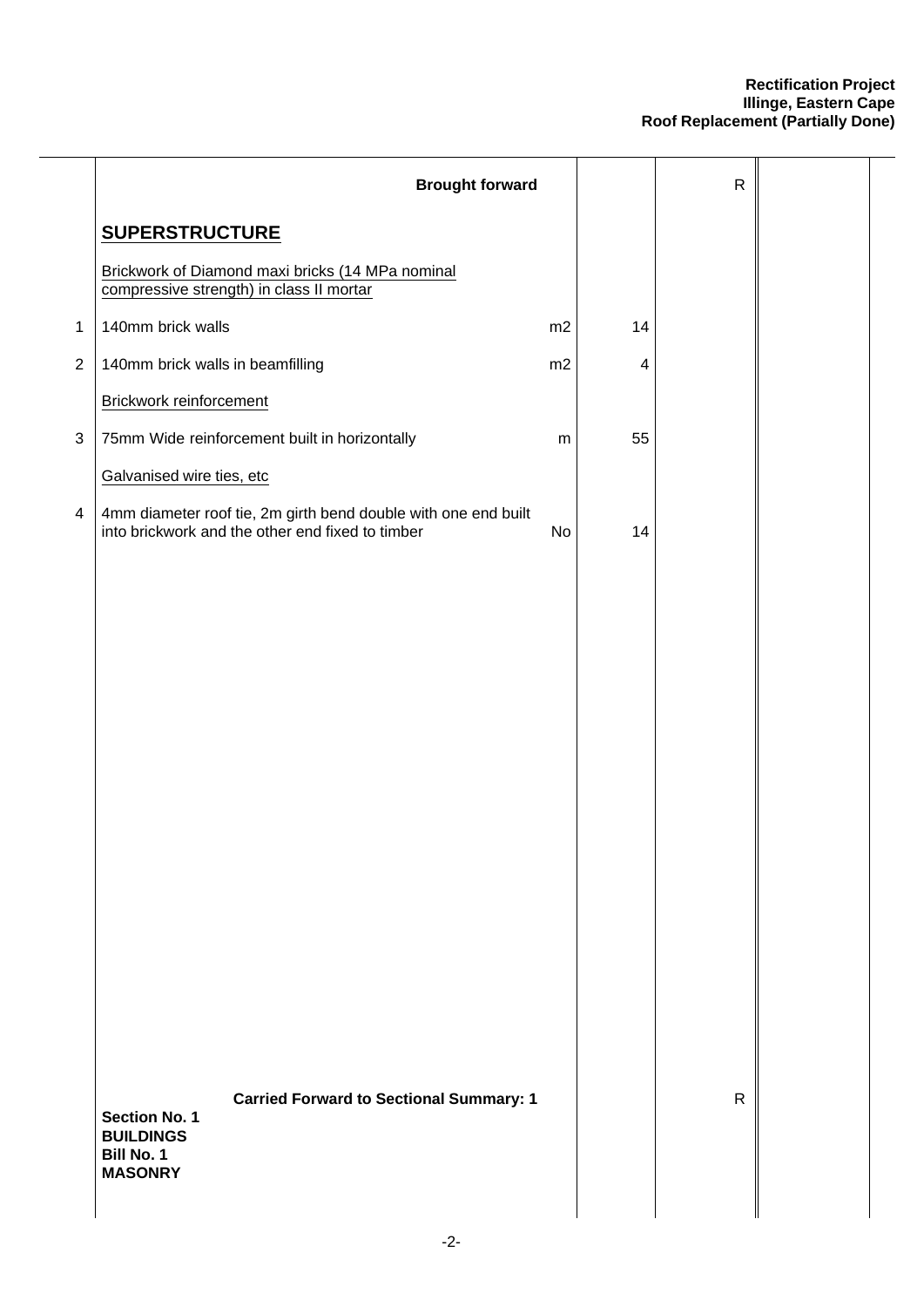| Item<br><b>No</b> |                                                                                                                                                                                                                                                        |    | Quantity | Rate         | <b>Amount</b> |
|-------------------|--------------------------------------------------------------------------------------------------------------------------------------------------------------------------------------------------------------------------------------------------------|----|----------|--------------|---------------|
|                   | <b>BILL NO 2</b>                                                                                                                                                                                                                                       |    |          |              |               |
|                   | <b>ROOF COVERINGS ETC</b>                                                                                                                                                                                                                              |    |          |              |               |
|                   | <b>TILES</b>                                                                                                                                                                                                                                           |    |          |              |               |
|                   | User note:                                                                                                                                                                                                                                             |    |          |              |               |
|                   | The fixing recommendations of the manufacturer of the tiles<br>used for the specific region and/or situation are to be<br>incorporated as supplementary preambles                                                                                      |    |          |              |               |
|                   | Double Roman concrete roof tiles laid on an underlay of micron<br>plastic sheeting with 75mm lapped and sealed joints, nailed<br>through underlay with non-corrosive tile nails and as required to<br>38 x 38mm sawn softwood battens at 450mm centres |    |          |              |               |
| $\mathbf 1$       | Roof covering with pitch not exceeding 25 degrees                                                                                                                                                                                                      | m2 | 45       |              |               |
| $\overline{2}$    | Ridge tiles bedded and pointed in 1:3 cement mortar                                                                                                                                                                                                    | m  | 7        |              |               |
|                   |                                                                                                                                                                                                                                                        |    |          |              |               |
|                   | <b>Carried Forward to Sectional Summary: 1</b><br><b>Section No. 1</b><br><b>BUILDINGS</b><br><b>Bill No. 2</b><br><b>ROOF COVERING</b>                                                                                                                |    |          | $\mathsf{R}$ |               |

 $\overline{\phantom{0}}$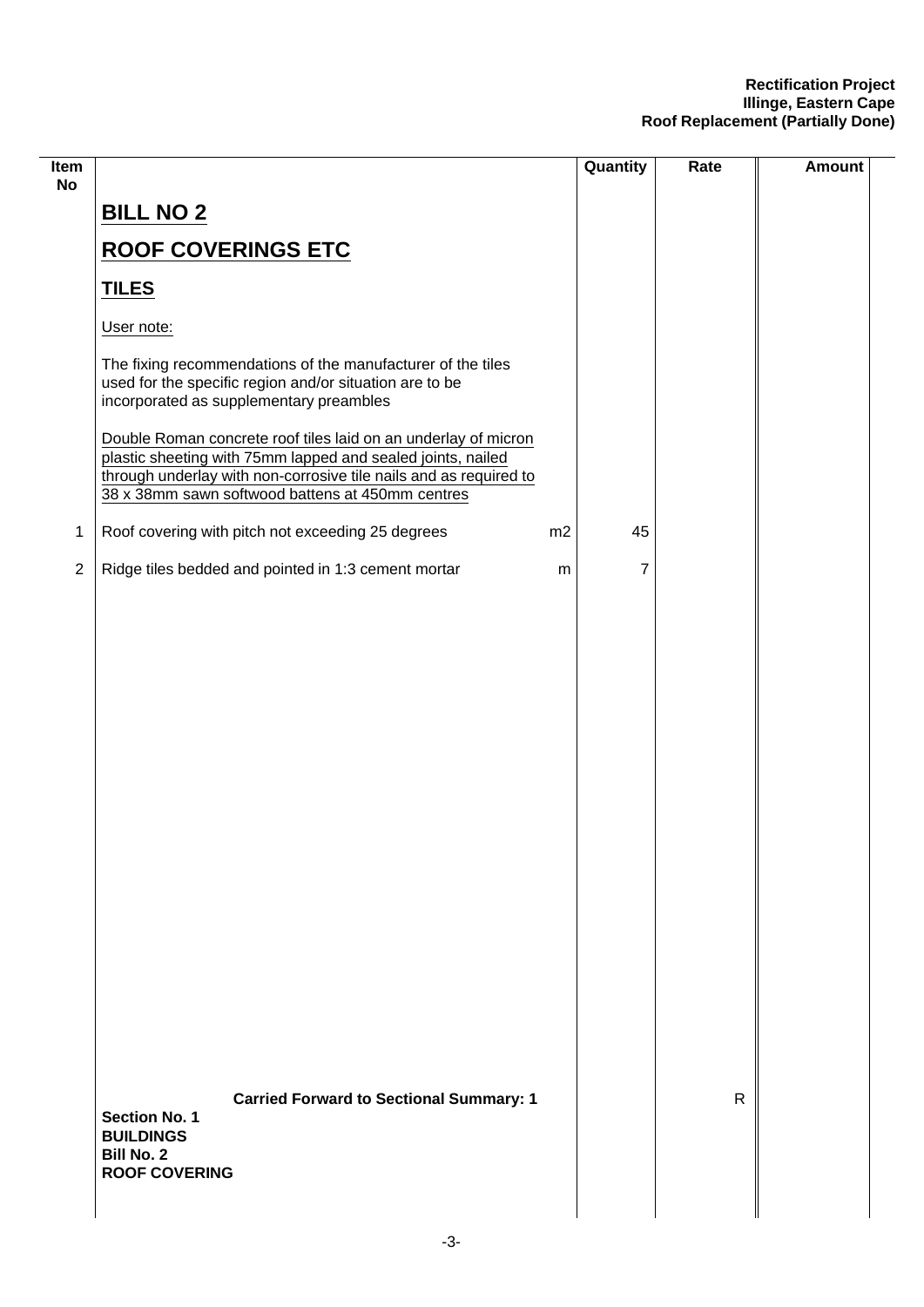|                                                                                                                                                                                                                                                                                                                                                                                                                                                                                                       | Quantity | Rate | Amount |
|-------------------------------------------------------------------------------------------------------------------------------------------------------------------------------------------------------------------------------------------------------------------------------------------------------------------------------------------------------------------------------------------------------------------------------------------------------------------------------------------------------|----------|------|--------|
| <b>BILL NO 3</b>                                                                                                                                                                                                                                                                                                                                                                                                                                                                                      |          |      |        |
| <b>CARPENTRY AND JOINERY</b>                                                                                                                                                                                                                                                                                                                                                                                                                                                                          |          |      |        |
| <b>SUPPLEMENTARY PREAMBLES</b>                                                                                                                                                                                                                                                                                                                                                                                                                                                                        |          |      |        |
| Particle board:                                                                                                                                                                                                                                                                                                                                                                                                                                                                                       |          |      |        |
| Particle board shall comply with the following specifications:                                                                                                                                                                                                                                                                                                                                                                                                                                        |          |      |        |
| a) SABS 1300 Particle board: exterior and flooring type                                                                                                                                                                                                                                                                                                                                                                                                                                               |          |      |        |
| b) SABS 1301 Particle board: interior type                                                                                                                                                                                                                                                                                                                                                                                                                                                            |          |      |        |
| Joinery:                                                                                                                                                                                                                                                                                                                                                                                                                                                                                              |          |      |        |
| Descriptions of frames shall be deemed to include frames,<br>transomes, mullions, rails, etc                                                                                                                                                                                                                                                                                                                                                                                                          |          |      |        |
| Descriptions of hardwood joinery shall be deemed to include<br>pelleting of bolt holes                                                                                                                                                                                                                                                                                                                                                                                                                |          |      |        |
| Fixing                                                                                                                                                                                                                                                                                                                                                                                                                                                                                                |          |      |        |
| Items described as "nailed" shall be deemed to be fixed with<br>hardened steel nails or shot pins to brickwork or concrete                                                                                                                                                                                                                                                                                                                                                                            |          |      |        |
| Decorative laminate finish:                                                                                                                                                                                                                                                                                                                                                                                                                                                                           |          |      |        |
| Laminate finish shall be glued under pressure. Edge strips<br>shall be butt jointed at junctions with adjacent similar finish                                                                                                                                                                                                                                                                                                                                                                         |          |      |        |
| <b>ROOFS ETC</b>                                                                                                                                                                                                                                                                                                                                                                                                                                                                                      |          |      |        |
| Plate nailed timber roof truss construction                                                                                                                                                                                                                                                                                                                                                                                                                                                           |          |      |        |
| The following is applicable in respect of roof trusses:                                                                                                                                                                                                                                                                                                                                                                                                                                               |          |      |        |
| Trusses are at maximum 900mm centres<br>Roof covering is on purlins/battens Ceilings are on 38 x 38mm<br>brandering The references given in the descriptions are to the<br>respective types of trusses detailed on the architect's drawings<br>accompanying these bills of quantities for tender purposes<br>The dimensions in the descriptions of the trusses are nominal<br>and actual measurements are to be obtained from the architect<br>and/or the site before design or fabrication commences |          |      |        |
| <b>Carried forward</b>                                                                                                                                                                                                                                                                                                                                                                                                                                                                                |          | R    |        |
| <b>Section No. 1</b><br><b>BUILDINGS</b>                                                                                                                                                                                                                                                                                                                                                                                                                                                              |          |      |        |
| <b>Bill No. 3</b><br><b>CARPENTRY AND JOINERY</b>                                                                                                                                                                                                                                                                                                                                                                                                                                                     |          |      |        |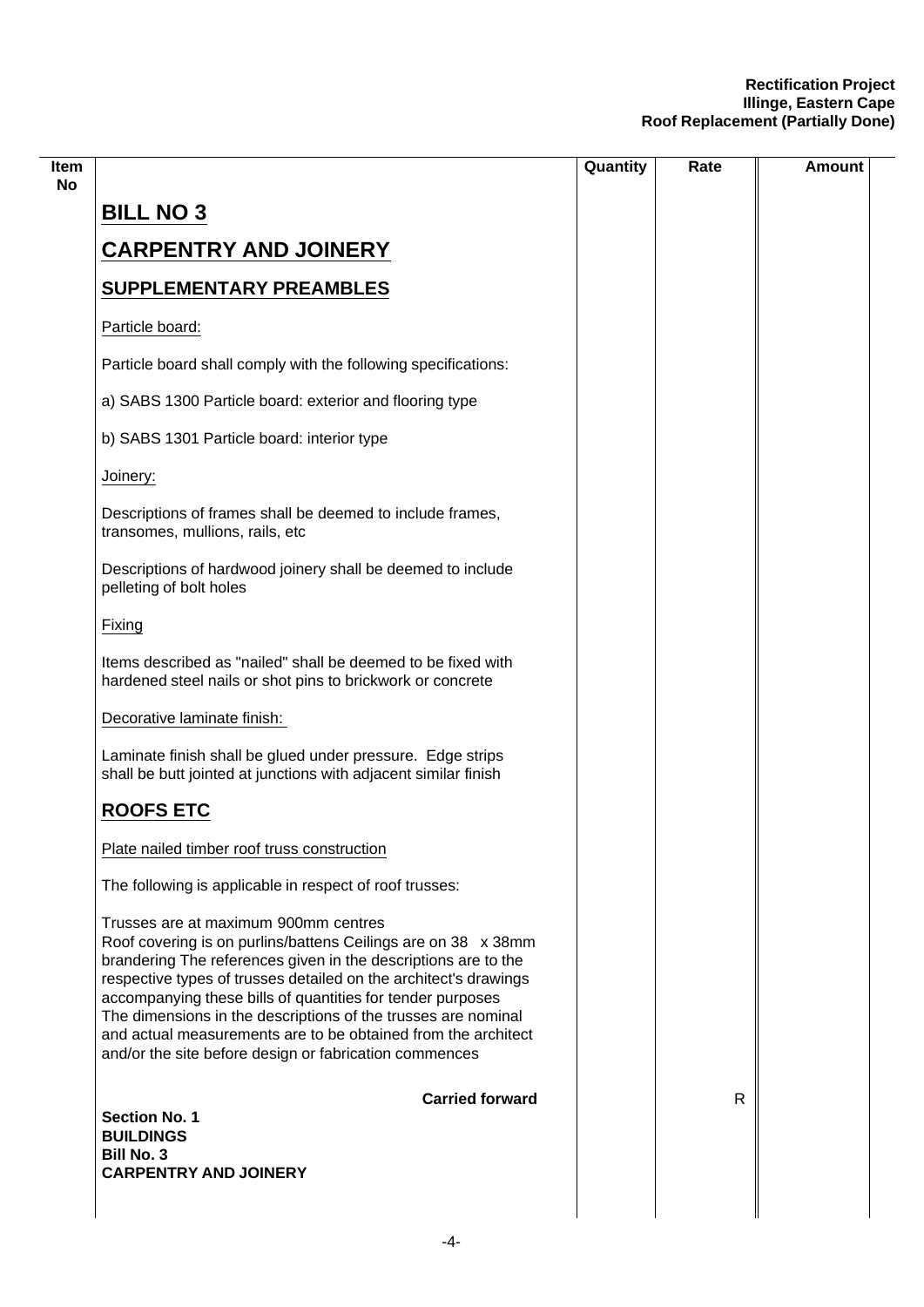|                           | <b>Brought forward</b>                                                                                                                          |    |    | $\mathsf{R}$ |  |
|---------------------------|-------------------------------------------------------------------------------------------------------------------------------------------------|----|----|--------------|--|
|                           | Sawn softwood                                                                                                                                   |    |    |              |  |
| 1                         | 38 x 114mm Wall plates                                                                                                                          | m  | 14 |              |  |
| $\overline{2}$            | 50 x 76mm Purlins                                                                                                                               | m  | 41 |              |  |
| $\ensuremath{\mathsf{3}}$ | Truss type 114 x 38 x 1128mm high overall                                                                                                       | No | 7  |              |  |
|                           | <b>EAVES, VERGES, ETC</b>                                                                                                                       |    |    |              |  |
|                           | Fibre-cement fascia and barge boards                                                                                                            |    |    |              |  |
| 4                         | 19 x 200mm Fascias and barge boards including galvanised<br>steel H-profile jointing strips                                                     | m  | 27 |              |  |
|                           | <b>DOORS ETC</b>                                                                                                                                |    |    |              |  |
|                           | Wrought meranti doors hung to cliscoeu steel door frames                                                                                        |    |    |              |  |
| 5                         | 813 x 2032 mm high 2/4 panel door                                                                                                               | No | 2  |              |  |
|                           | Hollow core flush doors with standard hardboard covering on<br>both sides hung to cliscoeu steel door frames                                    |    |    |              |  |
| 6                         | 40mm Door 813 x 2032mm high                                                                                                                     | No | 3  |              |  |
|                           |                                                                                                                                                 |    |    |              |  |
|                           |                                                                                                                                                 |    |    |              |  |
|                           |                                                                                                                                                 |    |    |              |  |
|                           |                                                                                                                                                 |    |    |              |  |
|                           |                                                                                                                                                 |    |    |              |  |
|                           |                                                                                                                                                 |    |    |              |  |
|                           |                                                                                                                                                 |    |    |              |  |
|                           |                                                                                                                                                 |    |    |              |  |
|                           |                                                                                                                                                 |    |    |              |  |
|                           |                                                                                                                                                 |    |    |              |  |
|                           | <b>Carried Forward to Sectional Summary: 1</b><br><b>Section No. 1</b><br><b>BUILDINGS</b><br><b>Bill No. 3</b><br><b>CARPENTRY AND JOINERY</b> |    |    | $\mathsf{R}$ |  |
|                           |                                                                                                                                                 |    |    |              |  |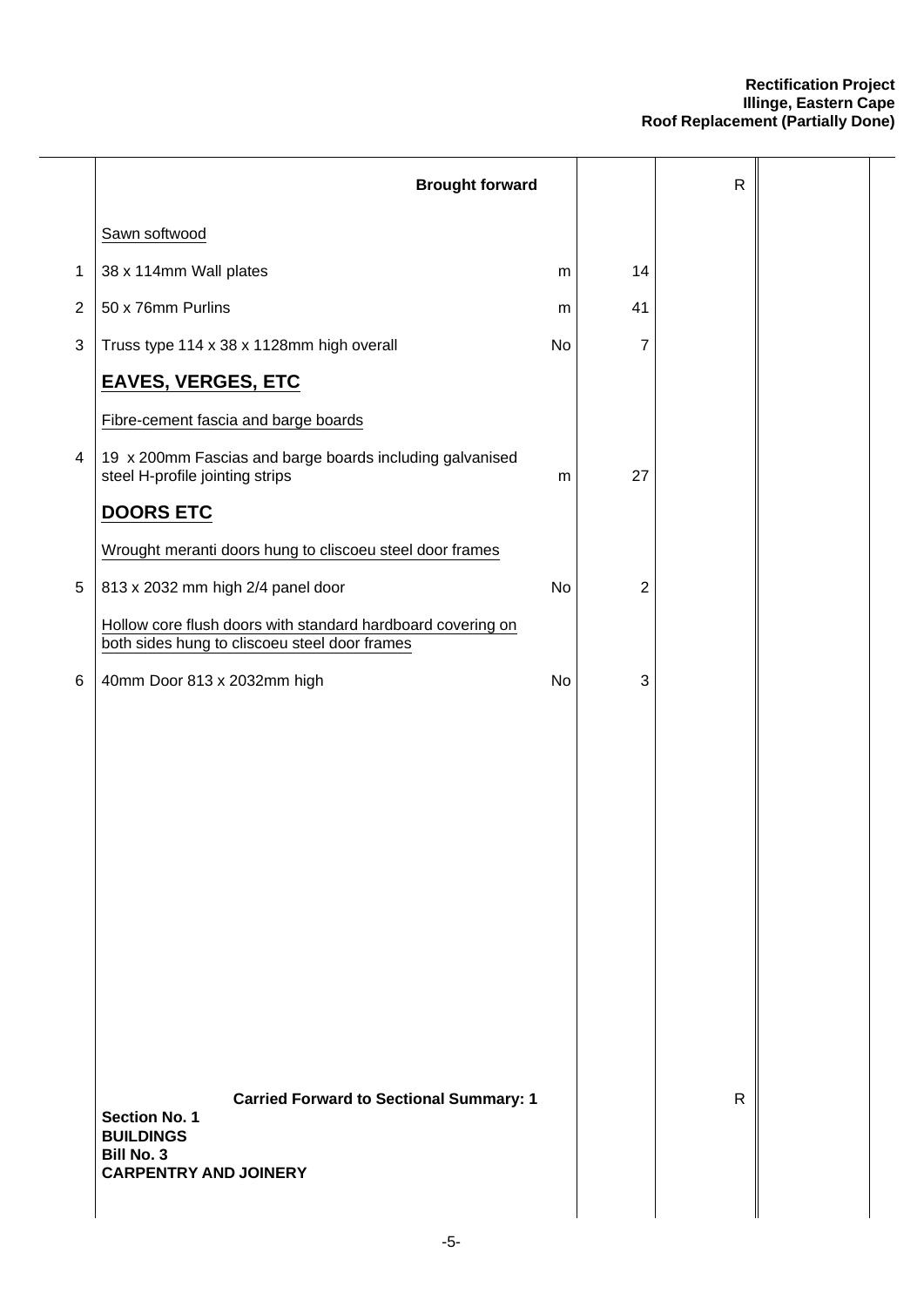| <b>Item</b><br>No |                                                                                                                                                                                                                |                | Quantity | Rate         | <b>Amount</b> |
|-------------------|----------------------------------------------------------------------------------------------------------------------------------------------------------------------------------------------------------------|----------------|----------|--------------|---------------|
|                   | <b>BILL NO 4</b>                                                                                                                                                                                               |                |          |              |               |
|                   | <b>CEILINGS, PARTITIONS AND ACCESS</b><br><b>FLOORING</b>                                                                                                                                                      |                |          |              |               |
|                   | <b>SUPPLEMENTARY PREAMBLES</b>                                                                                                                                                                                 |                |          |              |               |
|                   | Descriptions:                                                                                                                                                                                                  |                |          |              |               |
|                   | Fixing:                                                                                                                                                                                                        |                |          |              |               |
|                   | Items described as "nailed" shall be deemed to be fixed with<br>hardened steel nails or pins or shot pinned to brickwork or<br>concrete                                                                        |                |          |              |               |
|                   | Items described as "plugged" shall be deemed to include<br>screwing to fibre, plastic or metal plugs at not exceeding<br>600mm centres, and where described as "bolted" the bolts<br>have been given elsewhere |                |          |              |               |
|                   | Ceilings                                                                                                                                                                                                       |                |          |              |               |
|                   | Unless otherwise described ceilings shall be deemed to be<br>horizontal                                                                                                                                        |                |          |              |               |
|                   | <b>NAILED UP CEILINGS</b>                                                                                                                                                                                      |                |          |              |               |
|                   | "Rhino" gypsum plasterboard                                                                                                                                                                                    |                |          |              |               |
| 1                 | Ceilings including 38 x 38mm sawn softwood brandering at<br>450mm centres                                                                                                                                      | m <sub>2</sub> | 35       |              |               |
|                   | 6mm "Everite" fibre-cement boards with 6 x 19mm wrot<br>softwood cover strips over joints                                                                                                                      |                |          |              |               |
| $\overline{2}$    | Extra over ceiling for 600 x 600mm trap door of 32 x 44mm<br>wrought softwood rebated framing with one 38 x 38mm sawn<br>softwood cross brander covered with ceiling board and fitted<br>flush in opening      | No             | 1        |              |               |
|                   | "Rhino" gypsum plasterboard cornices                                                                                                                                                                           |                |          |              |               |
| 3                 | 75mm Coved cornices                                                                                                                                                                                            | m              | 51       |              |               |
|                   | <b>Carried forward</b><br><b>Section No. 1</b><br><b>BUILDINGS</b>                                                                                                                                             |                |          | $\mathsf{R}$ |               |
|                   | <b>Bill No. 4</b><br><b>CEILINGS, PARTITIONS AND ACCESS FLOORING</b>                                                                                                                                           |                |          |              |               |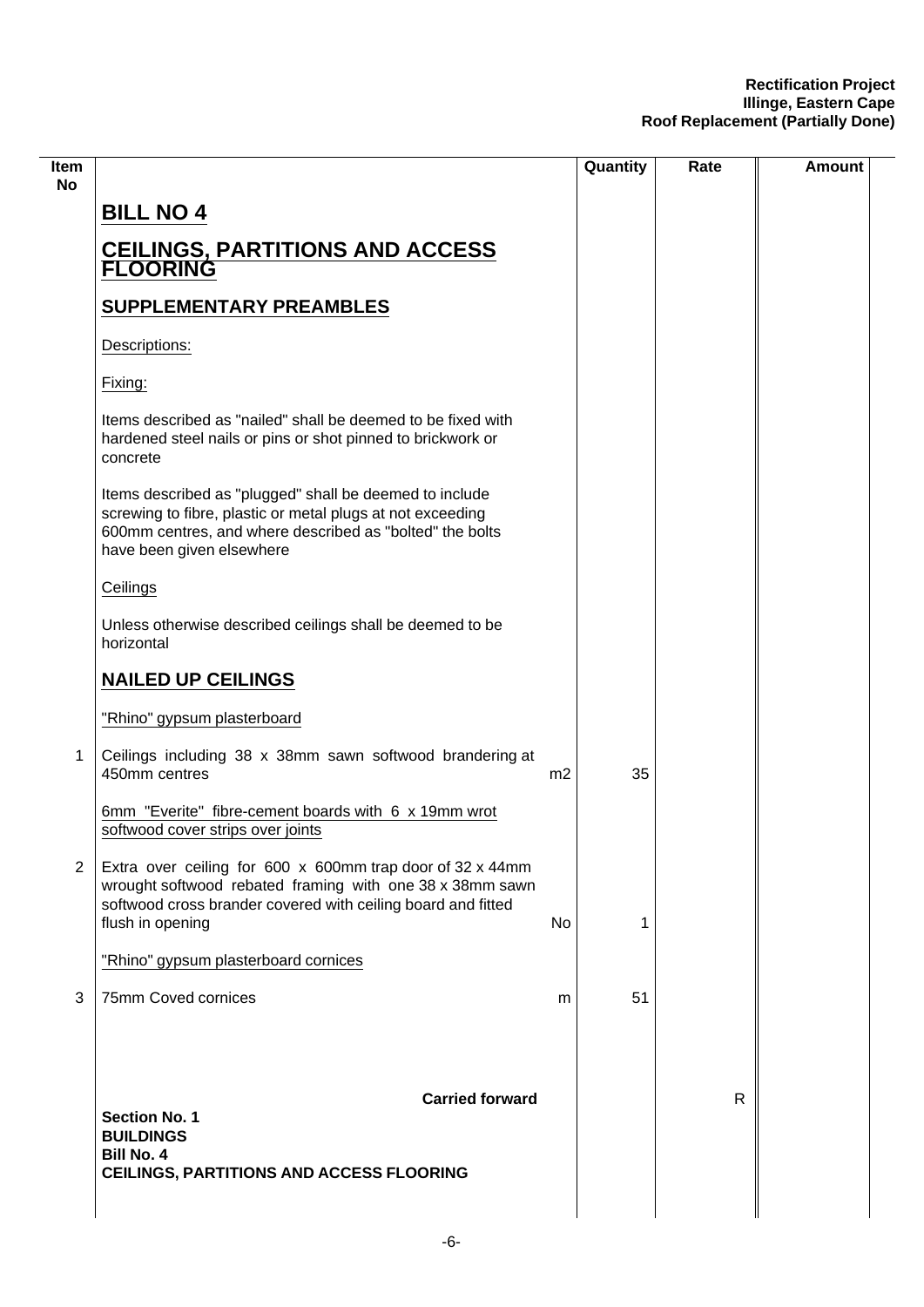|                | <b>Brought forward</b>                                                                                 |    | ${\sf R}$    |  |
|----------------|--------------------------------------------------------------------------------------------------------|----|--------------|--|
|                | "Aerolite" insulation                                                                                  |    |              |  |
| $\overline{4}$ | 40mm Insulation lapped along all edges and laid on top of<br>brandering between roof timbers etc<br>m2 | 40 |              |  |
|                |                                                                                                        |    |              |  |
|                |                                                                                                        |    |              |  |
|                |                                                                                                        |    |              |  |
|                |                                                                                                        |    |              |  |
|                |                                                                                                        |    |              |  |
|                |                                                                                                        |    |              |  |
|                |                                                                                                        |    |              |  |
|                |                                                                                                        |    |              |  |
|                |                                                                                                        |    |              |  |
|                |                                                                                                        |    |              |  |
|                |                                                                                                        |    |              |  |
|                | <b>Carried Forward to Sectional Summary: 1</b>                                                         |    | $\mathsf{R}$ |  |
|                | Section No. 1<br><b>BUILDINGS</b><br><b>Bill No. 4</b>                                                 |    |              |  |
|                | <b>CEILINGS, PARTITIONS AND ACCESS FLOORING</b>                                                        |    |              |  |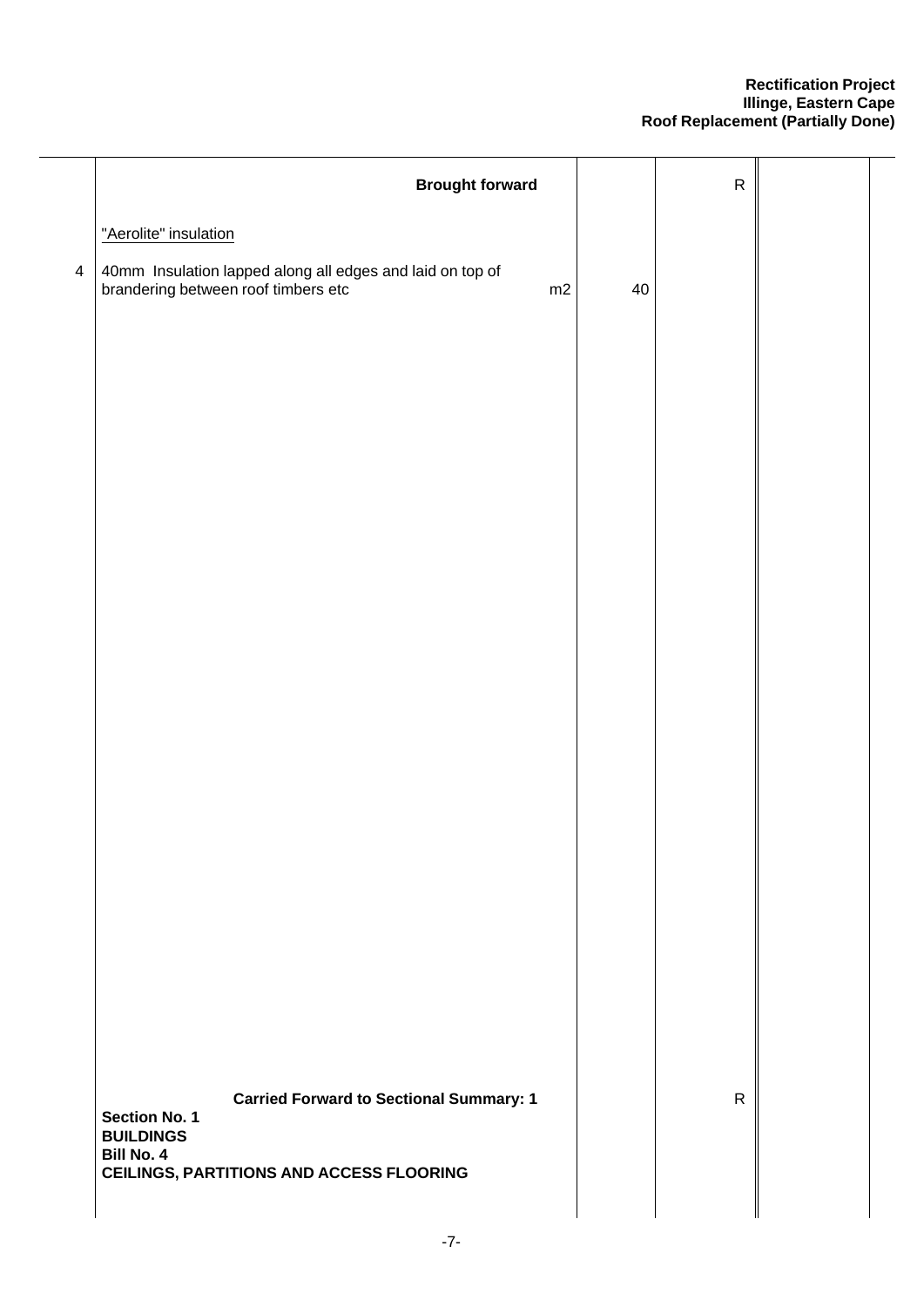| Item<br><b>No</b> |                                                                                     | Quantity                  | Rate         | <b>Amount</b> |
|-------------------|-------------------------------------------------------------------------------------|---------------------------|--------------|---------------|
|                   | <b>BILL NO 5</b>                                                                    |                           |              |               |
|                   | <b>IRONMONGERY</b>                                                                  |                           |              |               |
|                   | <b>SUPPLEMENTARY PREAMBLES</b>                                                      |                           |              |               |
|                   | <b>IRONMONGERY</b>                                                                  |                           |              |               |
|                   | <b>SUPPLEMENTARY PREAMBLES</b>                                                      |                           |              |               |
|                   | <b>LOCKS</b>                                                                        |                           |              |               |
|                   | "EN-SUITE" LOCKS                                                                    |                           |              |               |
|                   | "Union"                                                                             |                           |              |               |
|                   | The following locks are to be suitable for master and grand<br>master key operation |                           |              |               |
| $\mathbf 1$       | Mortice two lever lockset with handles<br>No                                        | $\ensuremath{\mathsf{3}}$ |              |               |
| $\overline{2}$    | Mortice three lever lockset with handles<br>No                                      | $\overline{2}$            |              |               |
|                   | <b>Carried Forward to Sectional Summary: 1</b><br><b>Section No. 1</b>              |                           | $\mathsf{R}$ |               |
|                   | <b>BUILDINGS</b><br><b>Bill No. 5</b><br><b>IRONMONGERY</b>                         |                           |              |               |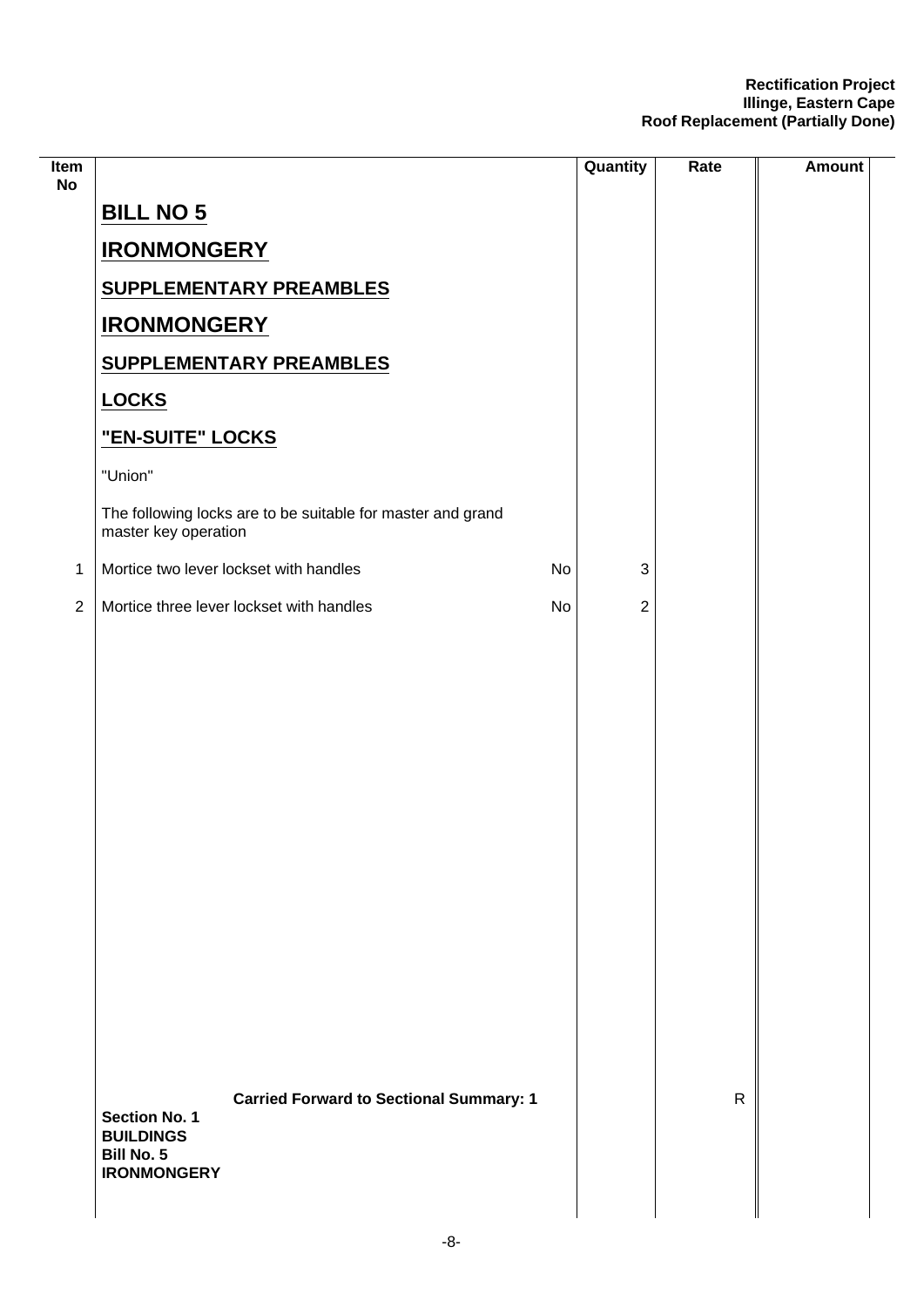| Item<br><b>No</b> |                                                        |    | Quantity | Rate         | <b>Amount</b> |
|-------------------|--------------------------------------------------------|----|----------|--------------|---------------|
|                   | <b>BILL NO 6</b>                                       |    |          |              |               |
|                   | <b>PLASTERING</b>                                      |    |          |              |               |
|                   | CEMCRETE OR APPROVED PRODUCT                           |    |          |              |               |
|                   | Cemcrete or any approved waterproofing agent in colour |    |          |              |               |
| $\mathbf{1}$      | On external walls                                      | m2 | 62       |              |               |
|                   | <b>INTERNAL PLASTER</b>                                |    |          |              |               |
|                   | Cement plaster on brickwork                            |    |          |              |               |
| $\sqrt{2}$        | On walls                                               | m2 | 111      |              |               |
| $\sqrt{3}$        | On narrow widths                                       | m2 | 12       |              |               |
|                   |                                                        |    |          |              |               |
|                   |                                                        |    |          |              |               |
|                   |                                                        |    |          |              |               |
|                   |                                                        |    |          |              |               |
|                   |                                                        |    |          |              |               |
|                   |                                                        |    |          |              |               |
|                   |                                                        |    |          |              |               |
|                   |                                                        |    |          |              |               |
|                   |                                                        |    |          |              |               |
|                   |                                                        |    |          |              |               |
|                   |                                                        |    |          |              |               |
|                   |                                                        |    |          |              |               |
|                   |                                                        |    |          |              |               |
|                   |                                                        |    |          |              |               |
|                   |                                                        |    |          |              |               |
|                   | <b>Carried Forward to Sectional Summary: 1</b>         |    |          | $\mathsf{R}$ |               |
|                   | <b>Section No. 1</b><br><b>BUILDINGS</b>               |    |          |              |               |
|                   | <b>Bill No. 6</b><br><b>PLASTERING</b>                 |    |          |              |               |
|                   |                                                        |    |          |              |               |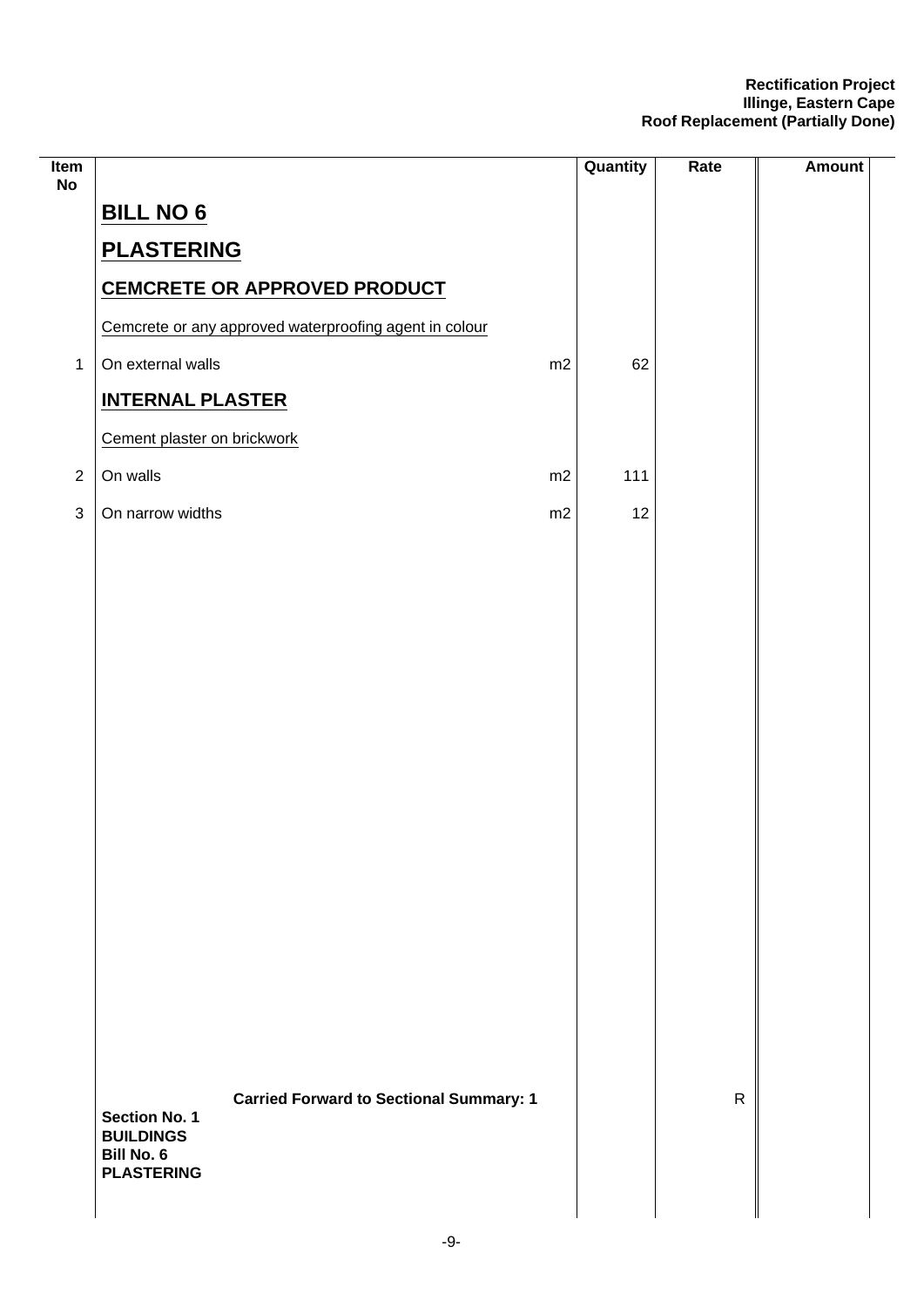| Item<br><b>No</b> |                                                                                                                                                                                                                                                                                                             |    | Quantity | Rate         | <b>Amount</b> |
|-------------------|-------------------------------------------------------------------------------------------------------------------------------------------------------------------------------------------------------------------------------------------------------------------------------------------------------------|----|----------|--------------|---------------|
|                   | <b>BILL NO 7</b>                                                                                                                                                                                                                                                                                            |    |          |              |               |
|                   | <b>TILING</b>                                                                                                                                                                                                                                                                                               |    |          |              |               |
|                   | <b>SUPPLEMENTARY PREAMBLES</b>                                                                                                                                                                                                                                                                              |    |          |              |               |
|                   | Descriptions                                                                                                                                                                                                                                                                                                |    |          |              |               |
|                   | Unless described as "fixed with adhesive to plaster (plaster<br>elsewhere)" descriptions of tiling on brick or concrete walls,<br>columns, etc shall be deemed to include 1:4 cement plaster<br>backing and descriptions of tiling on concrete floors etc shall be<br>deemed to include 1:3 plaster bedding |    |          |              |               |
|                   | <b>WALL TILING</b>                                                                                                                                                                                                                                                                                          |    |          |              |               |
|                   | 152 x 152 x 5mm White glazed ceramic tiles (PC R80/m2)<br>fixed with adhesive to plaster (plaster elsewhere) and flush<br>pointed with tinted grout                                                                                                                                                         |    |          |              |               |
| $\mathbf 1$       | On walls                                                                                                                                                                                                                                                                                                    | m2 | 1        |              |               |
| $\overline{2}$    | On walls in isolated panels, splashbacks, etc                                                                                                                                                                                                                                                               | m2 | 1        |              |               |
|                   |                                                                                                                                                                                                                                                                                                             |    |          |              |               |
|                   | <b>Carried Forward to Sectional Summary: 1</b><br><b>Section No. 1</b><br><b>BUILDINGS</b><br><b>Bill No. 7</b><br><b>TILING</b>                                                                                                                                                                            |    |          | $\mathsf{R}$ |               |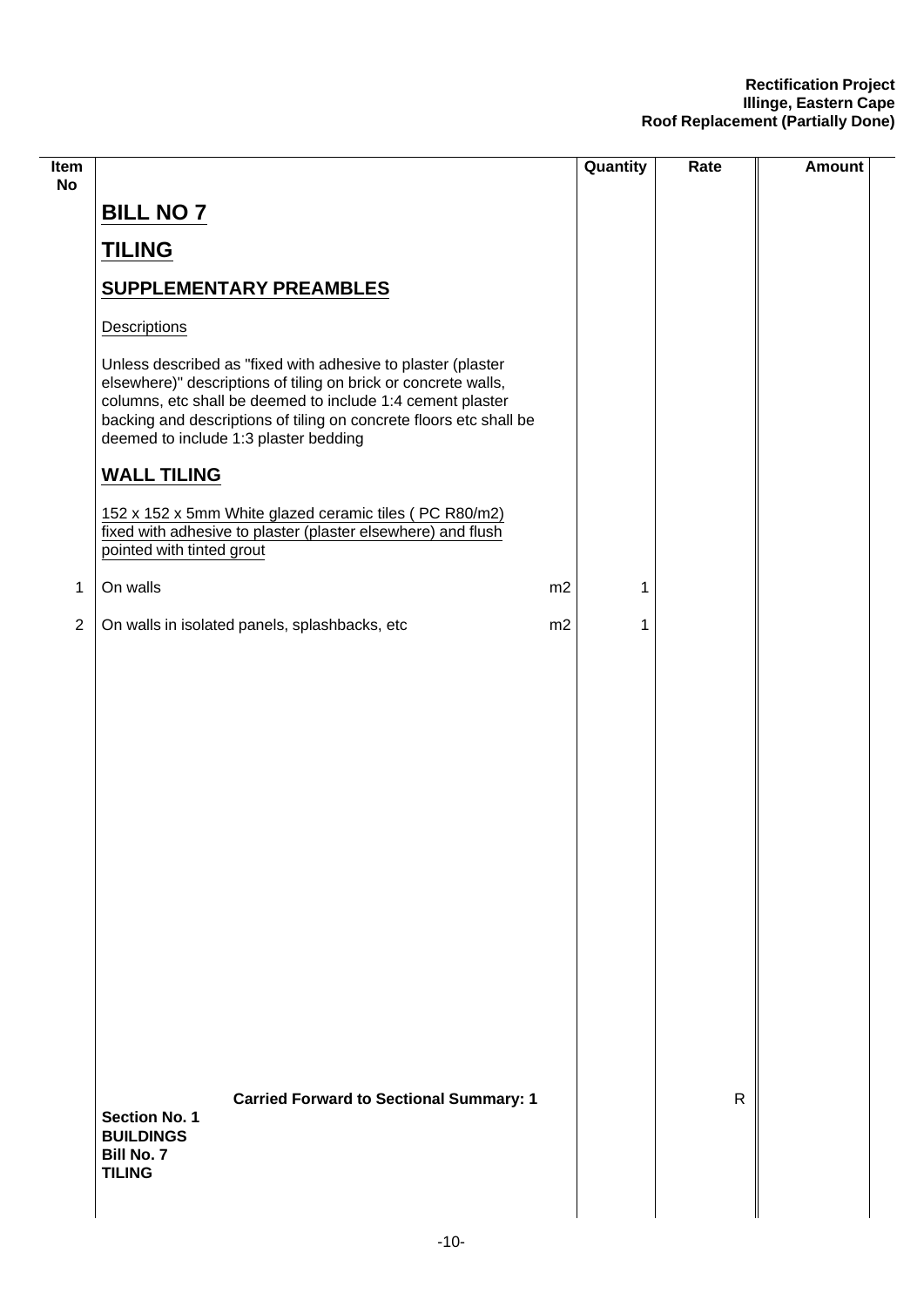| Item           |                                                                                                                                                                                                                                                   |                | Quantity | Rate | <b>Amount</b> |
|----------------|---------------------------------------------------------------------------------------------------------------------------------------------------------------------------------------------------------------------------------------------------|----------------|----------|------|---------------|
| No             | <b>BILL NO 8</b>                                                                                                                                                                                                                                  |                |          |      |               |
|                | <b>PAINTWORK</b>                                                                                                                                                                                                                                  |                |          |      |               |
|                | PREPARATORY WORK TO EXISTING WORK                                                                                                                                                                                                                 |                |          |      |               |
|                | Previously painted plastered surfaces                                                                                                                                                                                                             |                |          |      |               |
|                | Surfaces shall be thoroughly washed down and allowed to dry<br>completely before any paint is applied. Blistered or peeling paint<br>shall be completely removed and cracks shall be opened, filled<br>with a suitable filler and finished smooth |                |          |      |               |
|                | Previously painted metal surfaces                                                                                                                                                                                                                 |                |          |      |               |
|                | Surfaces shall be thoroughly rubbed and cleaned down.<br>Blistered or peeling paint shall be completely removed down to<br>bare metal                                                                                                             |                |          |      |               |
|                | Previously painted wood surfaces                                                                                                                                                                                                                  |                |          |      |               |
|                | Surfaces shall be thoroughly cleaned down. Blistered or<br>peeling paint shall be completely removed and cracks and<br>crevices shall be primed, filled with suitable filler and finished<br>smooth                                               |                |          |      |               |
|                | PAINTWORK ETC TO NEW WORK                                                                                                                                                                                                                         |                |          |      |               |
|                | ON INTERNAL FLOATED PLASTER                                                                                                                                                                                                                       |                |          |      |               |
|                | One coat alkali resistant primer and two coats low odour<br>premium quality highly washable and stain resistant acrylic<br>emulsion paint for interior use                                                                                        |                |          |      |               |
| 1.             | On internal walls                                                                                                                                                                                                                                 | m <sub>2</sub> | 111      |      |               |
|                | ON PLASTER BOARD                                                                                                                                                                                                                                  |                |          |      |               |
|                | One coat alkali resistant primer and two coats low odour<br>premium quality highly washable and stain resistant acrylic<br>emulsion paint for interior use                                                                                        |                |          |      |               |
| $\overline{2}$ | On ceilings and cornices                                                                                                                                                                                                                          | m2             | 39       |      |               |
|                | <b>ON FIBRE-CEMENT</b>                                                                                                                                                                                                                            |                |          |      |               |
|                |                                                                                                                                                                                                                                                   |                |          |      |               |
|                | <b>Carried forward</b><br><b>Section No. 1</b><br><b>BUILDINGS</b><br><b>Bill No. 8</b><br><b>PAINTWORK</b>                                                                                                                                       |                |          | R    |               |
|                |                                                                                                                                                                                                                                                   |                |          |      |               |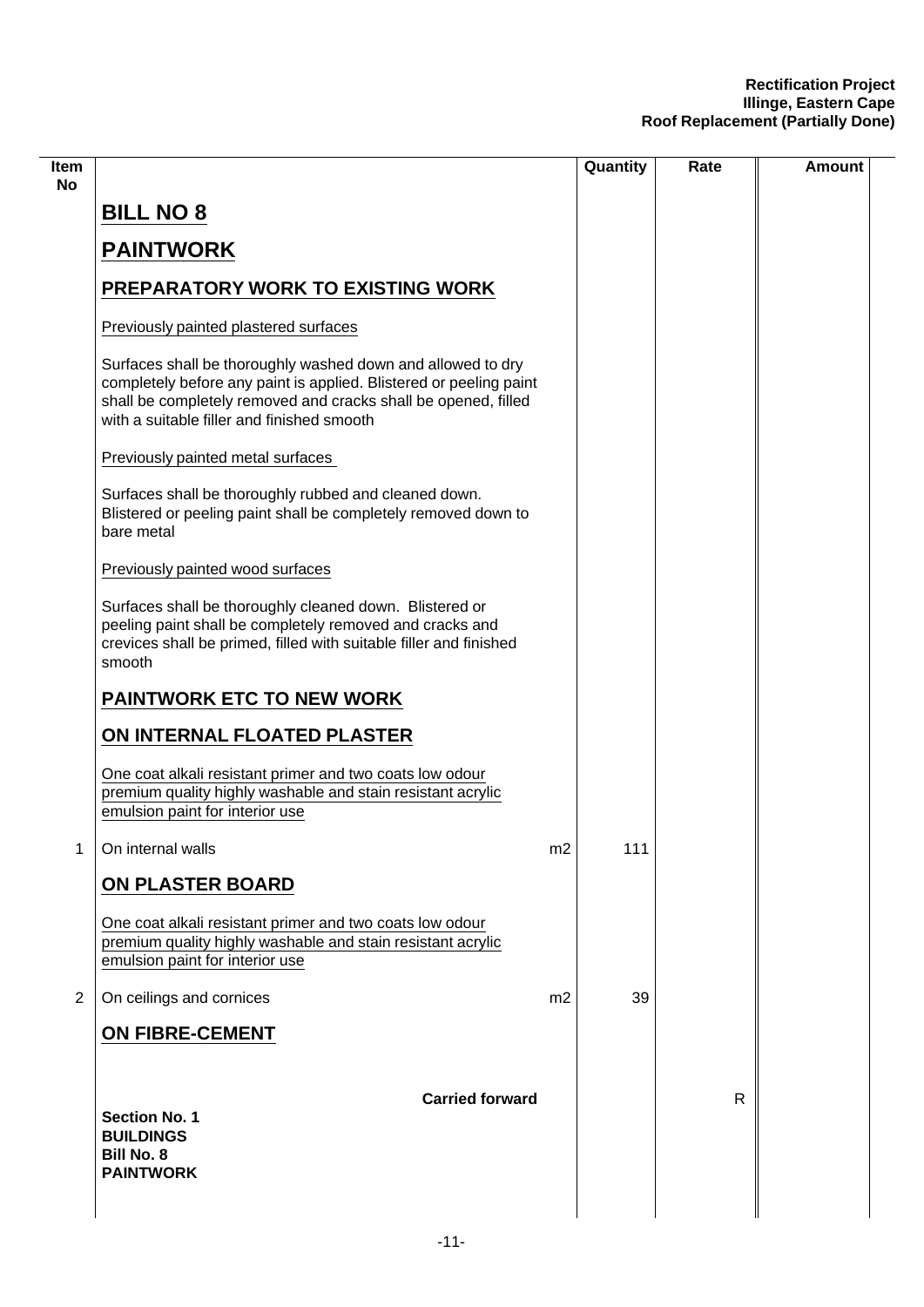|                         | <b>Brought forward</b>                                                                                                                                     |    |            | ${\sf R}$    |  |
|-------------------------|------------------------------------------------------------------------------------------------------------------------------------------------------------|----|------------|--------------|--|
|                         | One coat alkali resistant primer and two coats low odour<br>premium quality highly washable and stain resistant acrylic<br>emulsion paint for interior use |    |            |              |  |
| $\mathbf{3}$            | On fascias and barge boards                                                                                                                                | m2 | 12         |              |  |
|                         | <b>ON METAL</b>                                                                                                                                            |    |            |              |  |
|                         | One coat alkyd enamel paint                                                                                                                                |    |            |              |  |
| $\overline{\mathbf{4}}$ | On door frames                                                                                                                                             | m2 | $\sqrt{3}$ |              |  |
| 5                       | On window frames                                                                                                                                           | m2 | $\, 8$     |              |  |
|                         | ON WOOD                                                                                                                                                    |    |            |              |  |
|                         | Two coats wood varnish                                                                                                                                     |    |            |              |  |
| $\,6$                   | On doors                                                                                                                                                   | m2 | 7          |              |  |
|                         | One coat interior quality PVA emulsion paint on work in good<br>condition                                                                                  |    |            |              |  |
| $\overline{7}$          | On doors                                                                                                                                                   | m2 | 10         |              |  |
|                         |                                                                                                                                                            |    |            |              |  |
|                         | <b>Carried Forward to Sectional Summary: 1</b><br><b>Section No. 1</b><br><b>BUILDINGS</b><br><b>Bill No. 8</b><br><b>PAINTWORK</b>                        |    |            | $\mathsf{R}$ |  |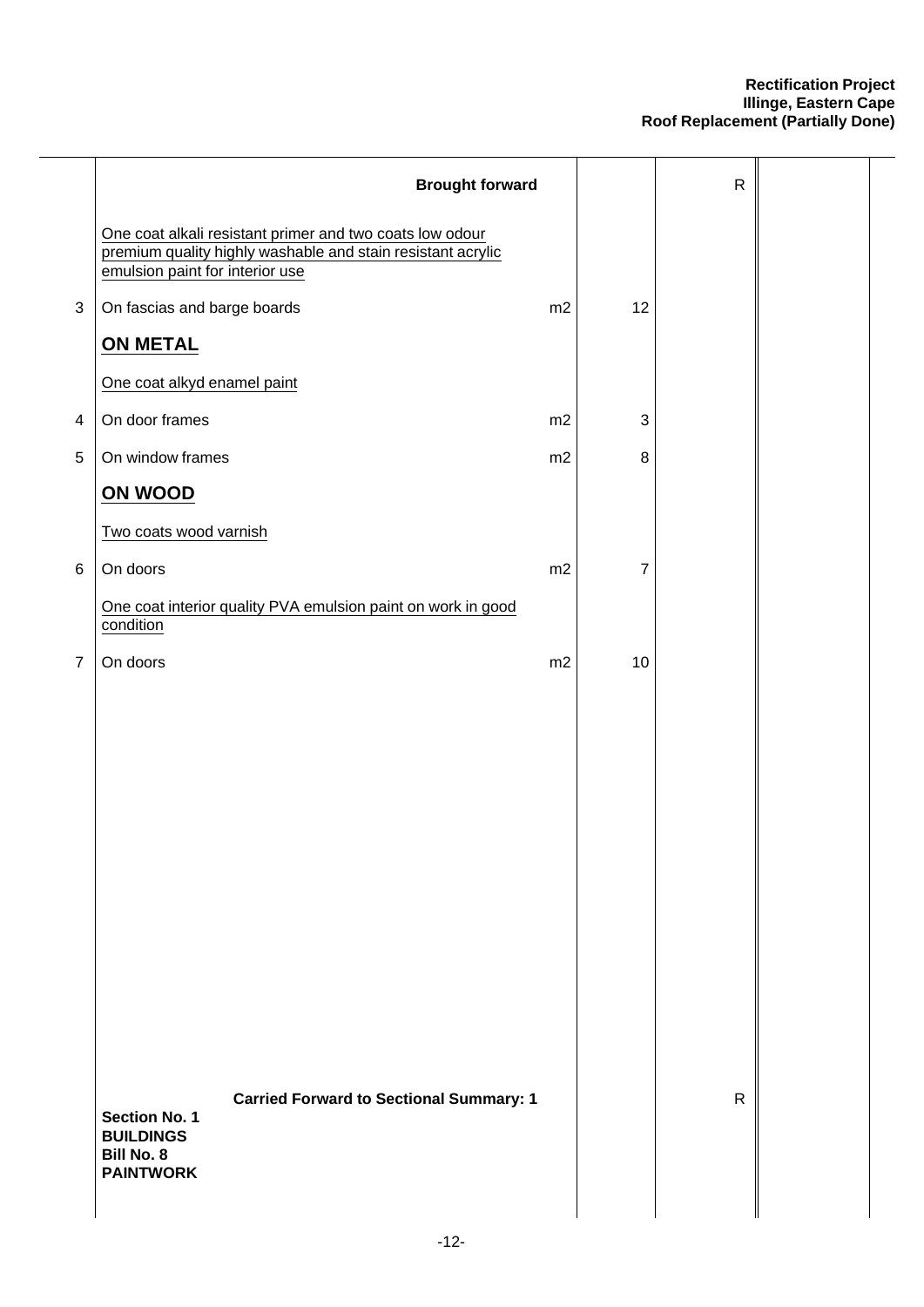| Item<br><b>No</b> |                                                                                                                                                                                                                                 | Quantity | Rate         | Amount |
|-------------------|---------------------------------------------------------------------------------------------------------------------------------------------------------------------------------------------------------------------------------|----------|--------------|--------|
|                   | <b>BILL NO 9</b>                                                                                                                                                                                                                |          |              |        |
|                   | <b>PROVISIONAL SUM</b>                                                                                                                                                                                                          |          |              |        |
|                   | <b>ELECTRICAL INSTALLATION</b>                                                                                                                                                                                                  |          |              |        |
| $\mathbf 1$       | Provide the sum of R 6500 (Six Thousand Five Hundred rand)<br>for protection of electrical meter box during constrcution and<br>install to new building including installing electrical wiring, lights,<br>plugs, conduits, etc | Item     |              |        |
|                   | <b>ACCOMODATION OF BENEFICIARIES</b>                                                                                                                                                                                            |          |              |        |
| $\overline{2}$    | Provide the sum of R 4000.00 (Four Thousand rand) for<br>accomodation of beneficiaries                                                                                                                                          | Item     |              |        |
|                   | <b>PLUMBING</b>                                                                                                                                                                                                                 |          |              |        |
| $\mathbf{3}$      | Provide the sum of R 8500 (Eight Thousand Five Hundred<br>rand) for internal plumbing, including sanitary wares,<br>connection, etc                                                                                             | Item     |              |        |
|                   | <b>CERTIFICATION OF COMPLETED HOUSE</b>                                                                                                                                                                                         |          |              |        |
| $\overline{4}$    | Provide the sum of R1500 (One Thousand Five Hundred rand)<br>for certification of the completed unit by a competent person                                                                                                      | Item     |              |        |
|                   |                                                                                                                                                                                                                                 |          |              |        |
|                   |                                                                                                                                                                                                                                 |          |              |        |
|                   |                                                                                                                                                                                                                                 |          |              |        |
|                   |                                                                                                                                                                                                                                 |          |              |        |
|                   |                                                                                                                                                                                                                                 |          |              |        |
|                   |                                                                                                                                                                                                                                 |          |              |        |
|                   |                                                                                                                                                                                                                                 |          |              |        |
|                   |                                                                                                                                                                                                                                 |          |              |        |
|                   |                                                                                                                                                                                                                                 |          |              |        |
|                   | <b>Carried Forward to Sectional Summary: 1</b><br><b>Section No. 1</b><br><b>BUILDINGS</b><br><b>Bill No. 9</b><br><b>PROVISIONAL SUMS</b>                                                                                      |          | $\mathsf{R}$ |        |
|                   |                                                                                                                                                                                                                                 |          |              |        |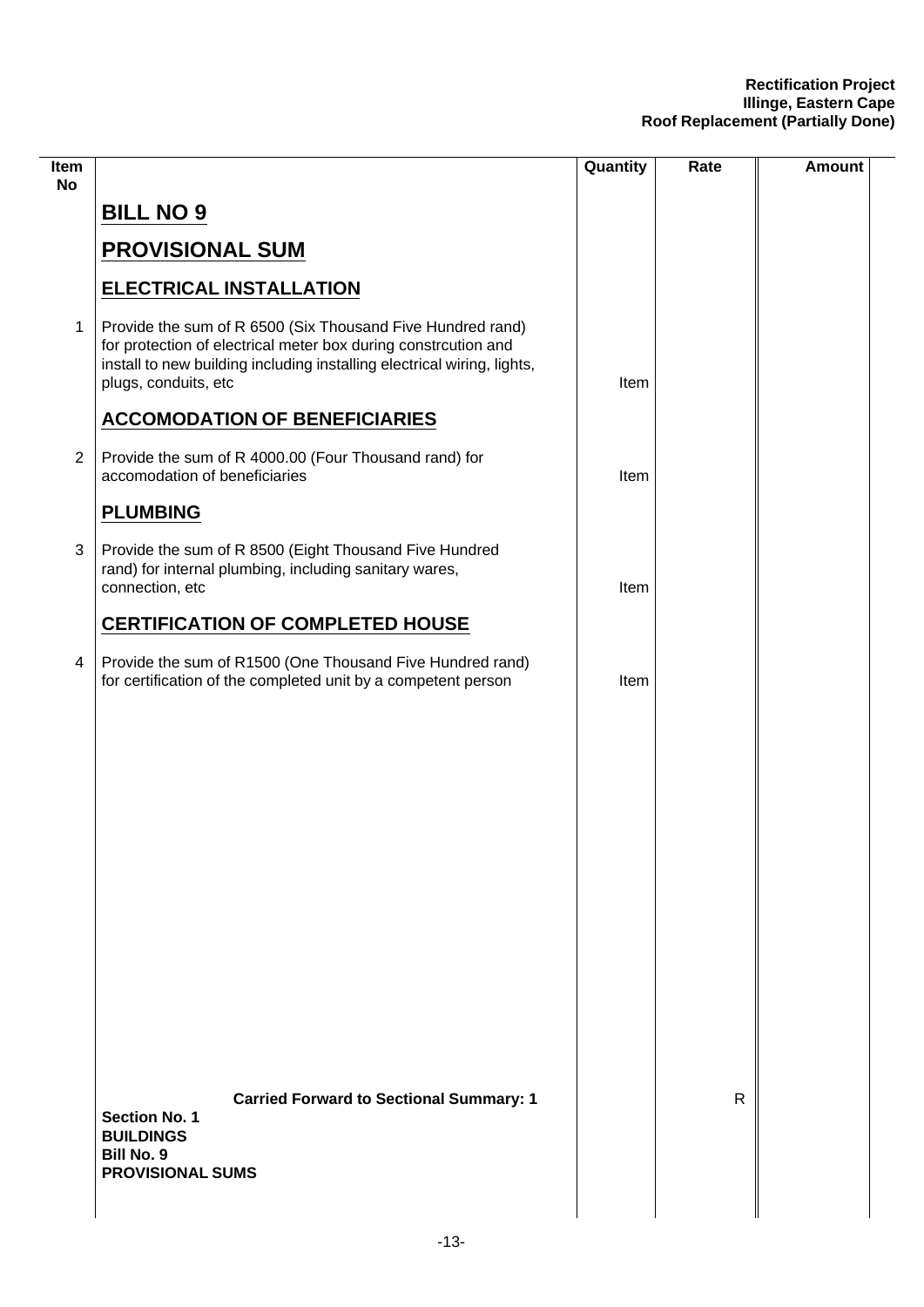|                          | Section No. 1                            |                   |              |               |  |
|--------------------------|------------------------------------------|-------------------|--------------|---------------|--|
|                          | <b>BUILDINGS</b>                         |                   |              |               |  |
|                          | <b>SECTION SUMMARY - BUILDINGS</b>       |                   |              |               |  |
| Bill<br><b>No</b>        |                                          | Page<br><b>No</b> |              | <b>Amount</b> |  |
| 1                        | <b>MASONRY</b>                           | $-2-$             |              |               |  |
| $\overline{2}$           | ROOF COVERING                            | $-3-$             |              |               |  |
| 3                        | CARPENTRY AND JOINERY                    | $-5-$             |              |               |  |
| $\overline{\mathcal{A}}$ | CEILINGS, PARTITIONS AND ACCESS FLOORING | $-7-$             |              |               |  |
| $\overline{5}$           | <b>IRONMONGERY</b>                       | -8-               |              |               |  |
| 6                        | <b>PLASTERING</b>                        | -9-               |              |               |  |
| $\overline{7}$           | <b>TILING</b>                            | $-10-$            |              |               |  |
| $\, 8$                   | <b>PAINTWORK</b>                         | $-12-$            |              |               |  |
| $\boldsymbol{9}$         | PROVISIONAL SUMS                         | $-13-$            |              |               |  |
|                          |                                          |                   |              |               |  |
|                          |                                          |                   |              |               |  |
|                          |                                          |                   |              |               |  |
|                          |                                          |                   |              |               |  |
|                          |                                          |                   |              |               |  |
|                          |                                          |                   |              |               |  |
|                          |                                          |                   |              |               |  |
|                          |                                          |                   |              |               |  |
|                          |                                          |                   |              |               |  |
|                          |                                          |                   |              |               |  |
|                          |                                          |                   |              |               |  |
|                          | <b>Carried to Final Summary</b>          |                   | $\mathsf{R}$ |               |  |
|                          | <b>Section No. 1</b><br><b>BUILDINGS</b> |                   |              |               |  |
|                          |                                          |                   |              |               |  |
|                          |                                          |                   |              |               |  |